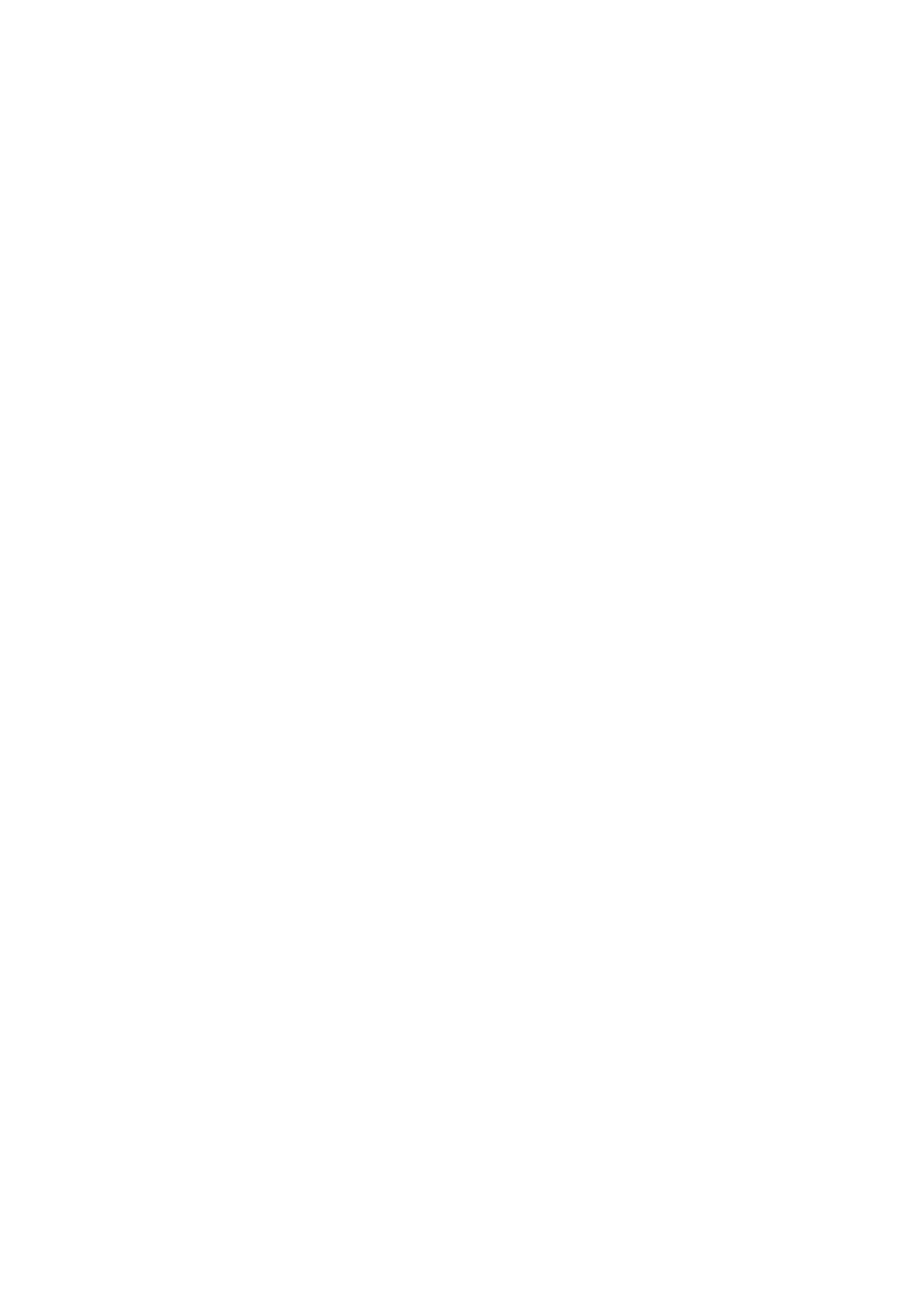## Cost Management Service 2022 Cost Management への OpenShift Container Platform ソースの追加

OpenShift Container Platform ソースの追加および設定方法について

Enter your first name here. Enter your surname here. Enter your organisation's name here. Enter your organisational division here. Enter your email address here.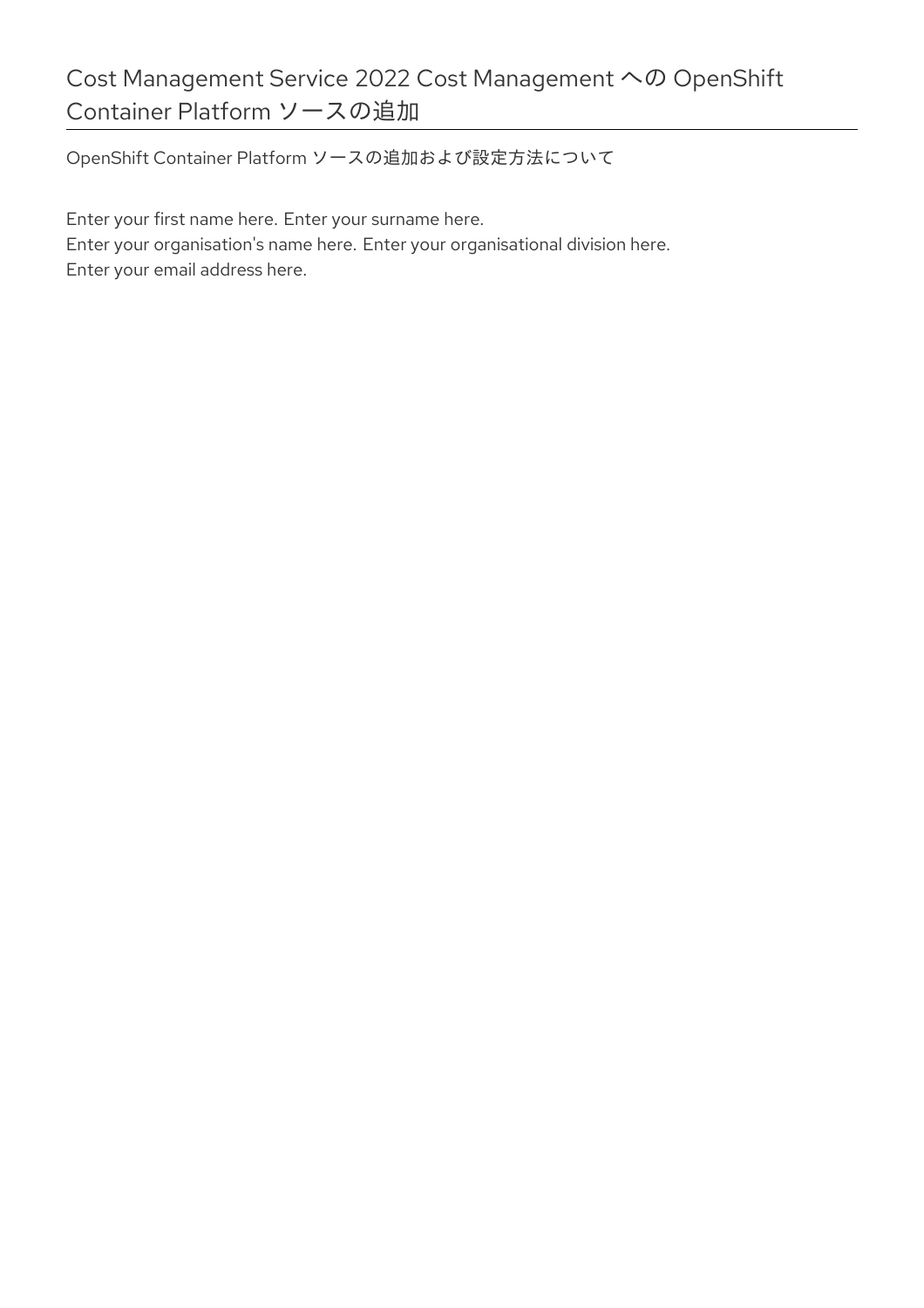## 法律上の通知

Copyright © 2022 | You need to change the HOLDER entity in the en-US/Adding\_an\_OpenShift\_Container\_Platform\_source\_to\_cost\_management.ent file |.

The text of and illustrations in this document are licensed by Red Hat under a Creative Commons Attribution–Share Alike 3.0 Unported license ("CC-BY-SA"). An explanation of CC-BY-SA is available at

http://creativecommons.org/licenses/by-sa/3.0/

. In accordance with CC-BY-SA, if you distribute this document or an adaptation of it, you must provide the URL for the original version.

Red Hat, as the licensor of this document, waives the right to enforce, and agrees not to assert, Section 4d of CC-BY-SA to the fullest extent permitted by applicable law.

Red Hat, Red Hat Enterprise Linux, the Shadowman logo, the Red Hat logo, JBoss, OpenShift, Fedora, the Infinity logo, and RHCE are trademarks of Red Hat, Inc., registered in the United States and other countries.

Linux ® is the registered trademark of Linus Torvalds in the United States and other countries.

Java ® is a registered trademark of Oracle and/or its affiliates.

XFS ® is a trademark of Silicon Graphics International Corp. or its subsidiaries in the United States and/or other countries.

MySQL<sup>®</sup> is a registered trademark of MySQL AB in the United States, the European Union and other countries.

Node.js ® is an official trademark of Joyent. Red Hat is not formally related to or endorsed by the official Joyent Node.js open source or commercial project.

The OpenStack ® Word Mark and OpenStack logo are either registered trademarks/service marks or trademarks/service marks of the OpenStack Foundation, in the United States and other countries and are used with the OpenStack Foundation's permission. We are not affiliated with, endorsed or sponsored by the OpenStack Foundation, or the OpenStack community.

All other trademarks are the property of their respective owners.

## 概要

このガイドでは、OpenShift Container Platform ソースをCost Management に追加する方法につ いて説明します。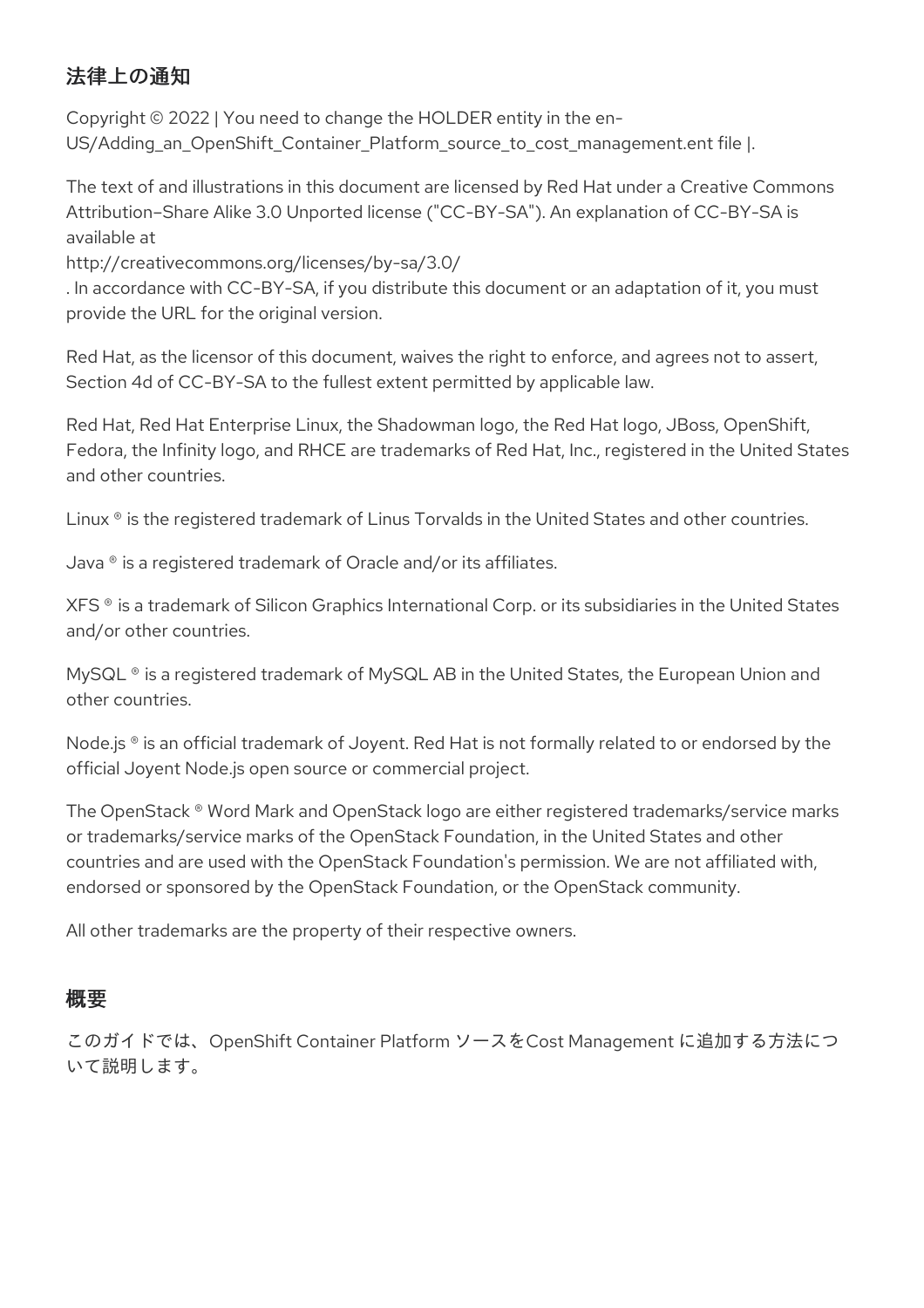## 目次

## 目次

| 1.1. インストールタスクの概要                                        |  |
|----------------------------------------------------------|--|
| 1.2. コスト OPERATOR のインストール                                |  |
| 1.3. 新規インストール用の OPERATOR インスタンスの設定                       |  |
| 1.4. 以前の OPERATOR インスタンスの置き換え                            |  |
| 1.5. 以前のコストオペレーターの削除                                     |  |
| 1.6. コスト OPERATOR の確認                                    |  |
| 1.7. コスト OPERATOR のための BASIC 認証の設定                       |  |
| 1.7.1. Basic 認証の秘密鍵/値のペアの作成                              |  |
| 1.7.2. YAML ファイルの変更                                      |  |
| 1.8. OPENSHIFT CONTAINER PLATFORM ソースの手動作成               |  |
| 1.9. ネットワークが制限された環境でのソースの追加                              |  |
| 1.9.1. ネットワークが制限された環境での Cost Management Operator のインストール |  |
| 1.9.2. ネットワークが制限された環境でのコスト Operator の設定                  |  |
| 1.9.3. コストレポートのダウンロード                                    |  |
| 1.9.4. console.redhat.com へのコストレポートのアップロード               |  |
|                                                          |  |
| 2.1. COST MANAGEMENT リソースへのアクセス制限                        |  |
| 2.2. ソースへのタグ付けの設定                                        |  |
| 2.3. コストの正確な報告のためのコストモデルの設定                              |  |
| 2.4. COST EXPLORER を使用したコストの可視化                          |  |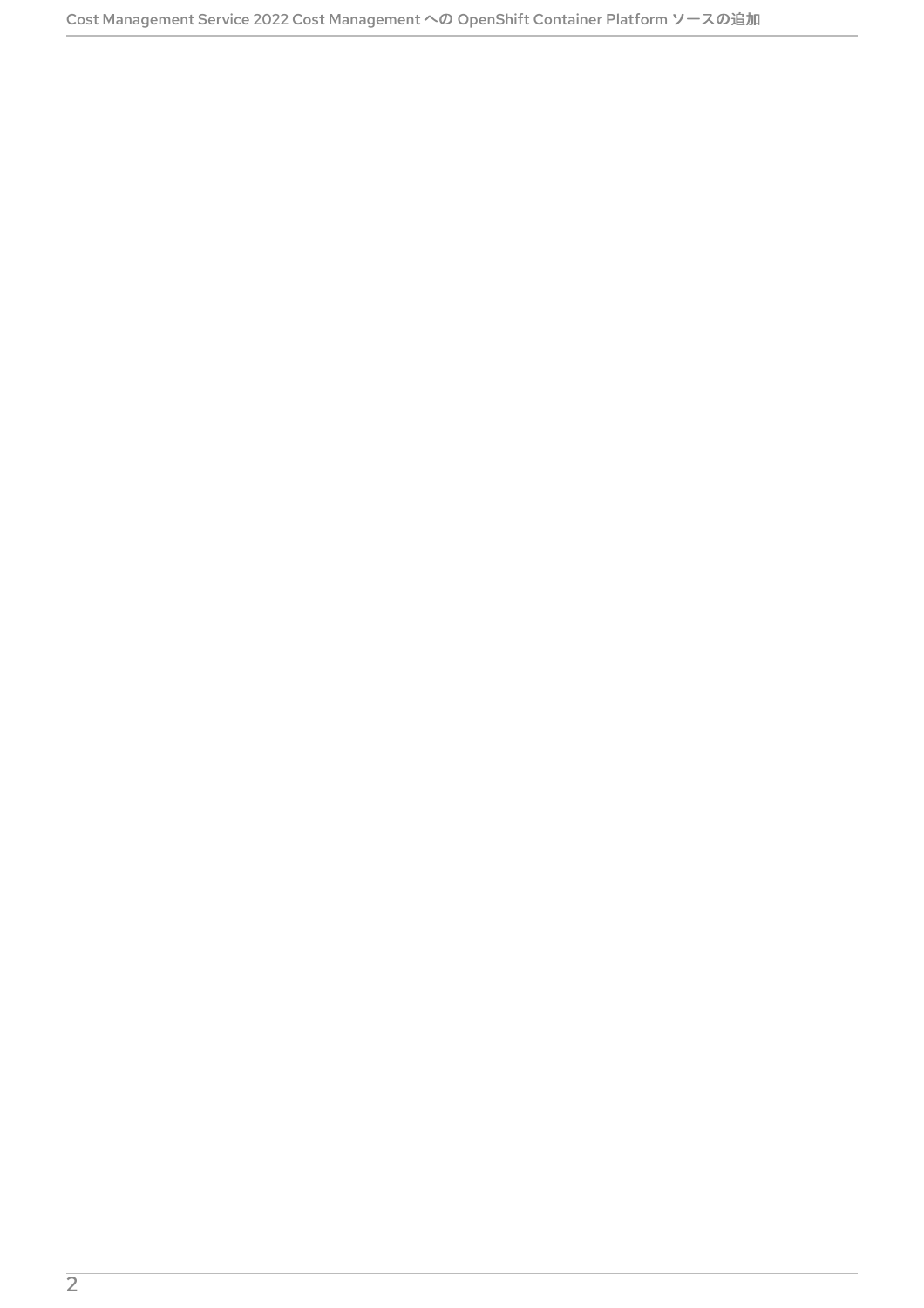## <span id="page-6-0"></span>第1章 COST MANAGEMENT への OPENSHIFT CONTAINER PLATFORM ソースの追加

## <span id="page-6-1"></span>1.1. インストールタスクの概要

以前の Cost Management Operator を Cost Management Metrics Operatorに置き換える場合も、初 めてインストールする場合も、基本的なタスクは同じです。

Operator のインストール、設定、およびソース管理はすべて OpenShift Container Platform Web コン ソールから実行できます。

以下のタスクを実行して Cost Management Metrics Operatorをインストールし、OpenShift Container Platform で Cost Management アプリケーションの使用を開始します。



## 注記

OpenShift Container Platform Web コンソールから Cost Management Metrics Operator をインストールし、設定するには、クラスター管理者権限を持つアカウントを使用する 必要があります。

## 前提条件

- OpenShift Container Platform クラスターがインストールされている。
- クラスター管理者権限を持つアカウントを使用して OpenShift Container Platform Web コン ソールにアクセスできる。

## タスクの概要

- Cost Management Metrics Operator (**costmanagement-metrics-operator**) をインストール し、デフォルトのトークン認証を使用します。
- **costmanagement-metrics-operator** を設定する CostManagementMetricsConfig YAML ファ イルを作成します。
- 新規インストールで Cost Management OpenShift Container Platform ソースを作成するか、既 存のソースで代わりのインストールが使用されていることを確認します。
- Cost Management Metrics Operator のインストール後に、古いコスト Operator を削除しま す。このタスクは、以前の Cost Management Operator がインストールされている場合にのみ 必要です。

Basic 認証を使用する場合は、ユーザー名とパスワードの認証情報を保持するシークレットを設定する ために、追加の手順が必要になります。

## <span id="page-6-2"></span>1.2. コスト OPERATOR のインストール

OpenShift Container Platform Web コンソールから Cost Management Metrics Operatorをインス トールします。

## 前提条件

● OpenShift Container Platform Web コンソールにクラスター管理者権限でログインしている。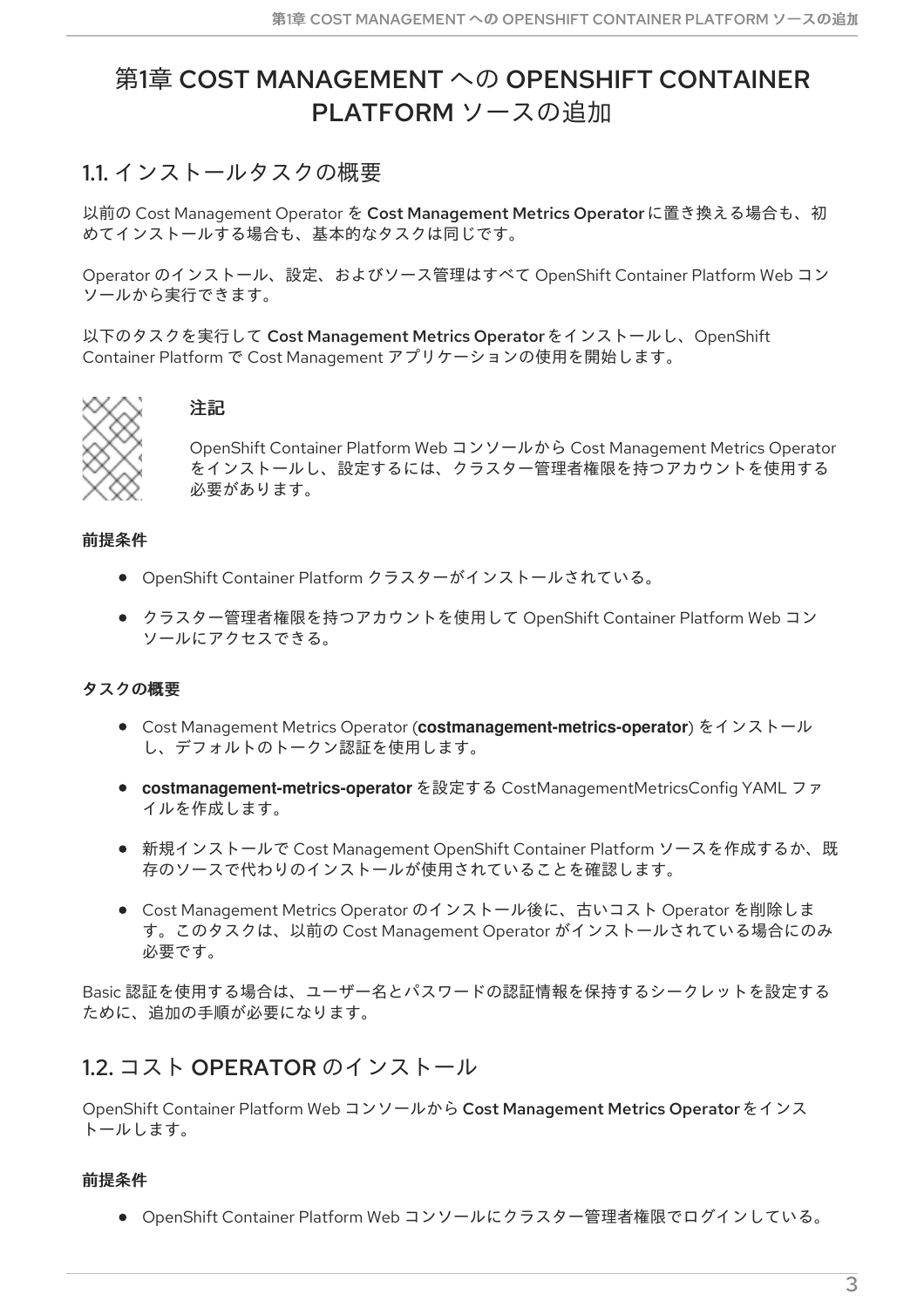## 手順

- 1. OpenShift Container Platform Web コンソールにログインし、Operators > OperatorHubタブ をクリックします。
- 2. Cost Management Metrics Operatorを検索し、特定します。
- 3. 表示される Cost Management Metrics Operatorタイルをクリックします。
- 4. Install Operator ウィンドウが表示されたら、インストール用に **costmanagement-metricsoperator** namespace を選択する必要があります。namespace が存在しない場合、これは作成 されます。
- 5. Install ボタンをクリックします。
- 6. しばらくすると、Project: All projectsまたは Project: costmanagement-metrics-operatorの Installed Operators タブに Cost Management Metrics Operatorが表示されます。



## 重要

カスタム CA 証明書を持つプロキシーが設定されている場合、この証明書を Cost Management Metrics Operator に挿入するには追加の設定が必要になります。詳細は、 OpenShift Container Platform ドキュメントのカスタム CA [証明書の挿入](https://access.redhat.com/documentation/ja-jp/openshift_container_platform/4.10/html/operators/administrator-tasks#olm-inject-custom-ca_olm-configuring-proxy-support) を参照してく ださい。

## <span id="page-7-0"></span>1.3. 新規インストール用の OPERATOR インスタンスの設定

OpenShift Container Platform Web コンソールを使用して、インストール後に **costmanagementmetrics-operator** インスタンスを設定します。

## 前提条件

- OpenShift Container Platform Web コンソールにクラスター管理者権限でログインしている。
- Cost Management Metrics Operator が Installed Operators タブに表示される。

## 手順

- 1. インストールされた Operator の一覧にある Name の見出しの下で、Cost Management Metrics Operator リンクをクリックします。Cost Management Metrics Operatorの Installed Operators > Operator Detailsウィンドウが表示されます。
- 2. Details ウィンドウで、+ Create Instanceをクリックします。
- 3. Cost Management Metrics Operator > Create CostManagementMetricsConfigウインドウが 表示されます。
- 4. YAML view ラジオボタンをクリックして、YAML 設定ファイルの内容を表示して変更します。
- 5. Cost Management Metrics Operator の新しい Cost Management インスタンスを作成する際 に、YAML 設定ファイルで以下の変更を加えます。
- 6. YAML ファイルで以下の 2 行を見つけます。

create\_source: false name: INSERT-SOURCE-NAME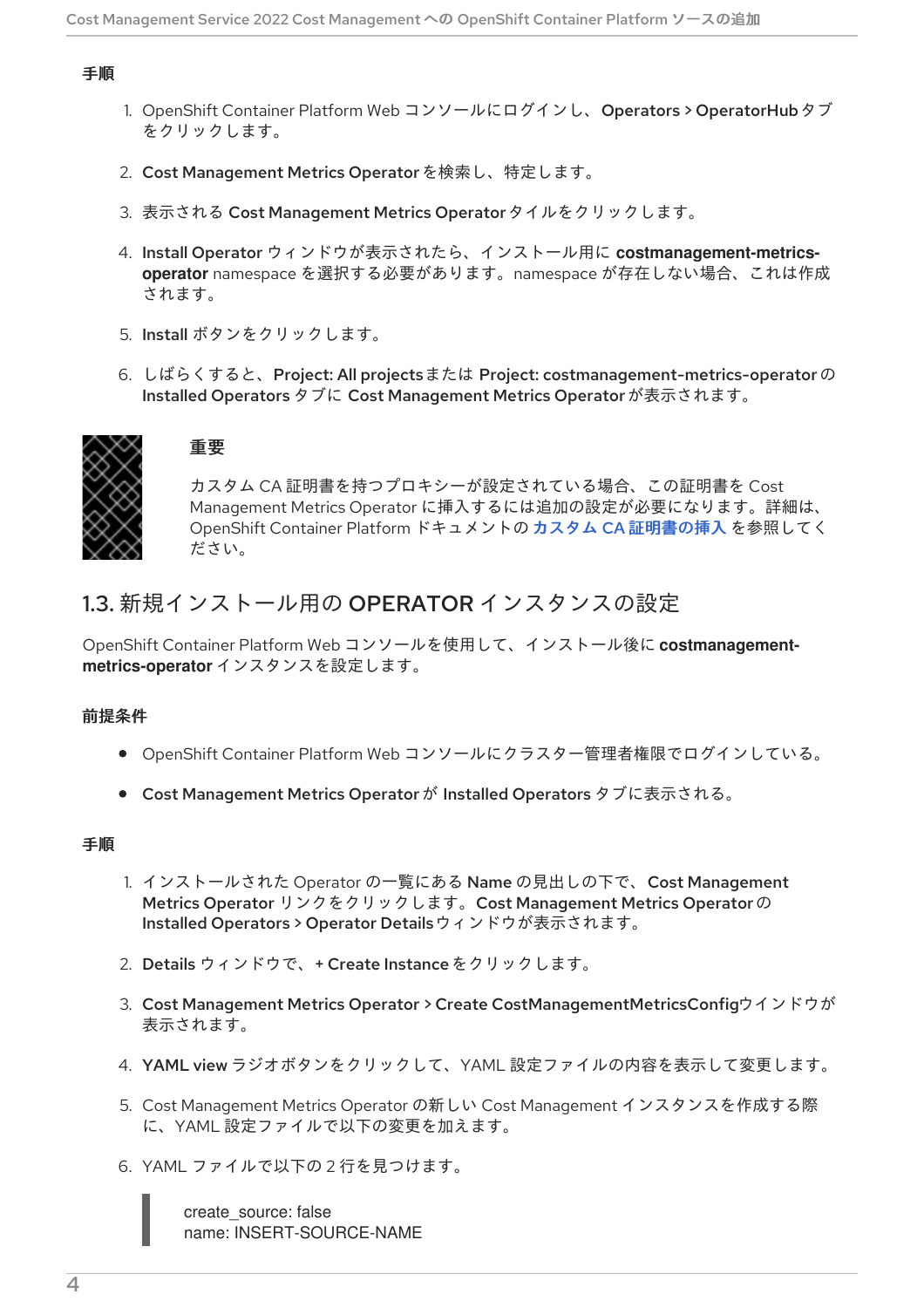- a. **False** を **True** に変更します。
- b. **INSERT-SOURCE-NAME** をソースの新しい名前に変更します。

例

create\_source: true name: my-openshift-cost-source

注記



**INSERT-SOURCE-NAME** に入力した値は、Cost Management のソースの 名前です。この値は **INSERT-SOURCE-NAME** のままでも構いませんが、特 に複数のクラスターにオペレーターをインストールする場合は、より識別し やすいものに変更することを推奨します。

7. Create ボタンをクリックします。これらのアクションにより、[console.redhat.com](https://console.redhat.com) Cost Management アプリケーションに表示されるCost Management の新しいソースが作成されま す。

## <span id="page-8-0"></span>1.4. 以前の OPERATOR インスタンスの置き換え

以前の Cost Management Operator を Cost Management Metrics Operator に置き換える場合は、既存 の Cost Management ソースが YAML 設定ファイルで適切に設定されていることを確認します。



## 重要

以前の Cost Management Operator を Cost Management Metrics Operatorに置き換 え、既存のソースを使用する場合は、YAML ファイルの **INSERT-SOURCE-NAME** が既 存のソースと一致することを確認する必要があります。

## 前提条件

- OpenShift Container Platform Web コンソールにクラスター管理者権限でログインしている。
- [console.redhat.com](https://console.redhat.com) にアクセスし、既存の Cost Management ソースを表示できる。

## 手順

- 1. インストールされた Operator の一覧にある Name の見出しの下で、Cost Management Metrics Operator リンクをクリックします。Cost Management Metrics Operatorの Installed Operators > Operator Detailsウィンドウが表示されます。
- 2. Details ウィンドウで、+ Create Instanceをクリックします。
- 3. Cost Management Metrics Operator > Create CostManagementMetricsConfigウインドウが 表示されます。
- 4. YAML view ラジオボタンをクリックして、CostManagementMetricsConfig YAML ファイル の内容を表示および変更します。
- 5. [console.redhat.com](https://console.redhat.com) を開き、組織管理者アカウントを使用してログインします。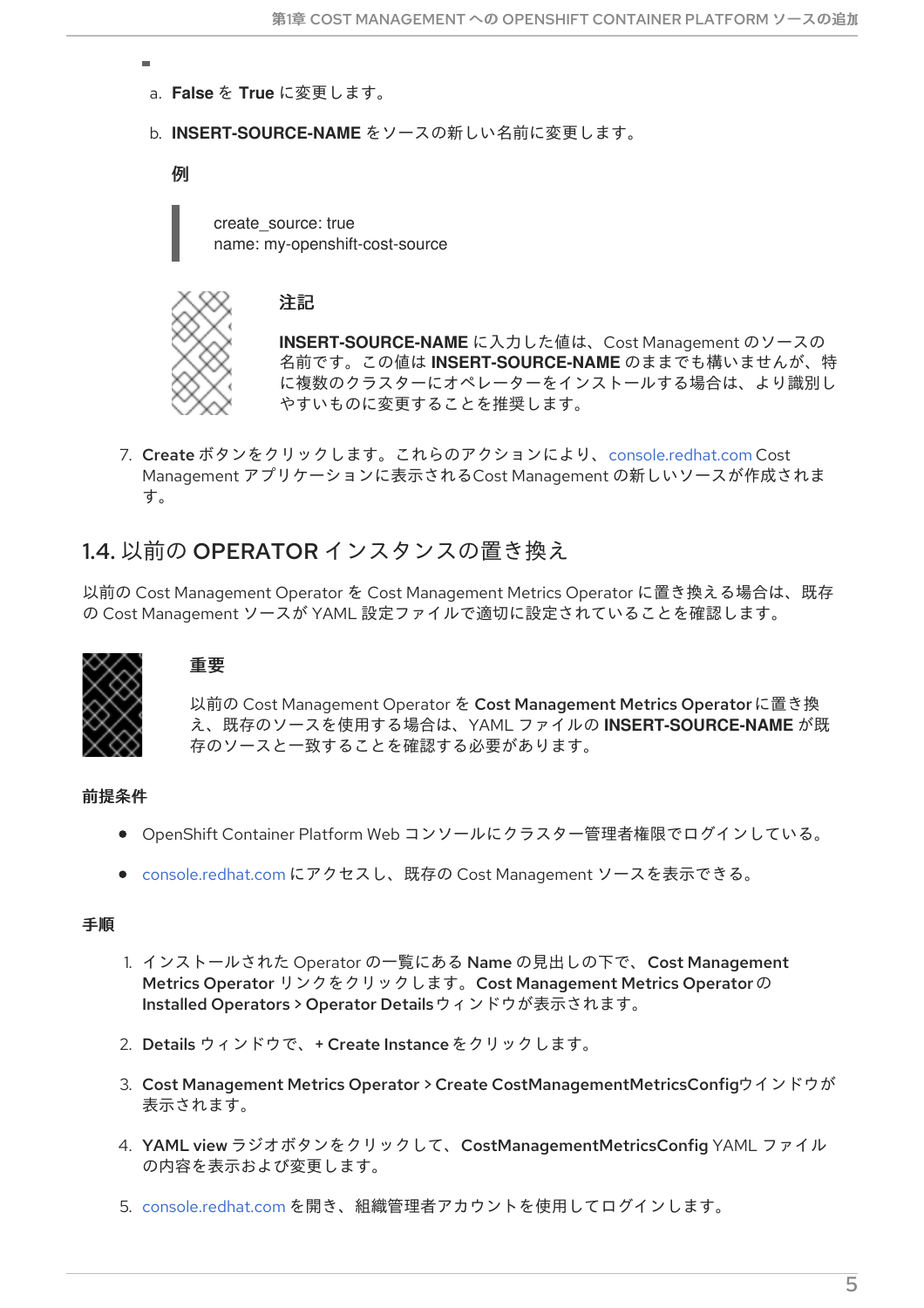- 6. (Settings) をクリックします。
- 7. Sources タブをクリックして既存のソースを表示します。
- 8. 既存の Cost Management ソースを選択し、その名前をコピーします。
- 9. CostManagementMetricsConfig YAML ファイルで、**INSERT-SOURCE-NAME** を、組織の Cost Management ソースからコピーしたソース名に置き換えます。

create\_source: false name: INSERT-SOURCE-NAME <<<< replace this string

create source: false は、新規ソースを作成せず、既存のソースと一致しているため変更しま せん。

- 10. Create ボタンをクリックします。Operator インスタンスを設定するのに追加のアクションは 必要ありません。
- <span id="page-9-0"></span>1.5. 以前のコストオペレーターの削除

**costmanagement-metrics-operator** のインストール後に、以前の Cost Management Operator をアン インストールします。

Cost Management データのギャップを回避するには、**costmanagement-metrics-operator** がコスト 管理レポートを提供することを検証しながら、以前のオペレーターを取り除く前に 24 時間から 48 時 間待機します。



## 注記

Cost Management Metrics Operatorを誤って削除した場合は、再インストールしてく ださい。

#### 前提条件

- 以前の Cost Management Operator がインストールされている。
- Cost Management Metrics Operator がインストールされている。
- OpenShift Container Platform Web コンソールにクラスター管理者権限でログインしている。
- Installed Operators タブで Operator を表示できる。

#### 手順

- 1. Installed Operators 一覧で、削除する Operator を選択します。
- 2. その行の Options メニュー をクリックします。
- 3. Uninstall Operator オプションをクリックします。Operator 削除のアクションを確定します。

5. カスタムリソース定義 (CRD) を表示するウィンドウで、CostManagement CRDおよび **cost-**

4. OpenShift Container Platform Web コンソールで、Administration > Custom Resource Definitions タブをクリックします。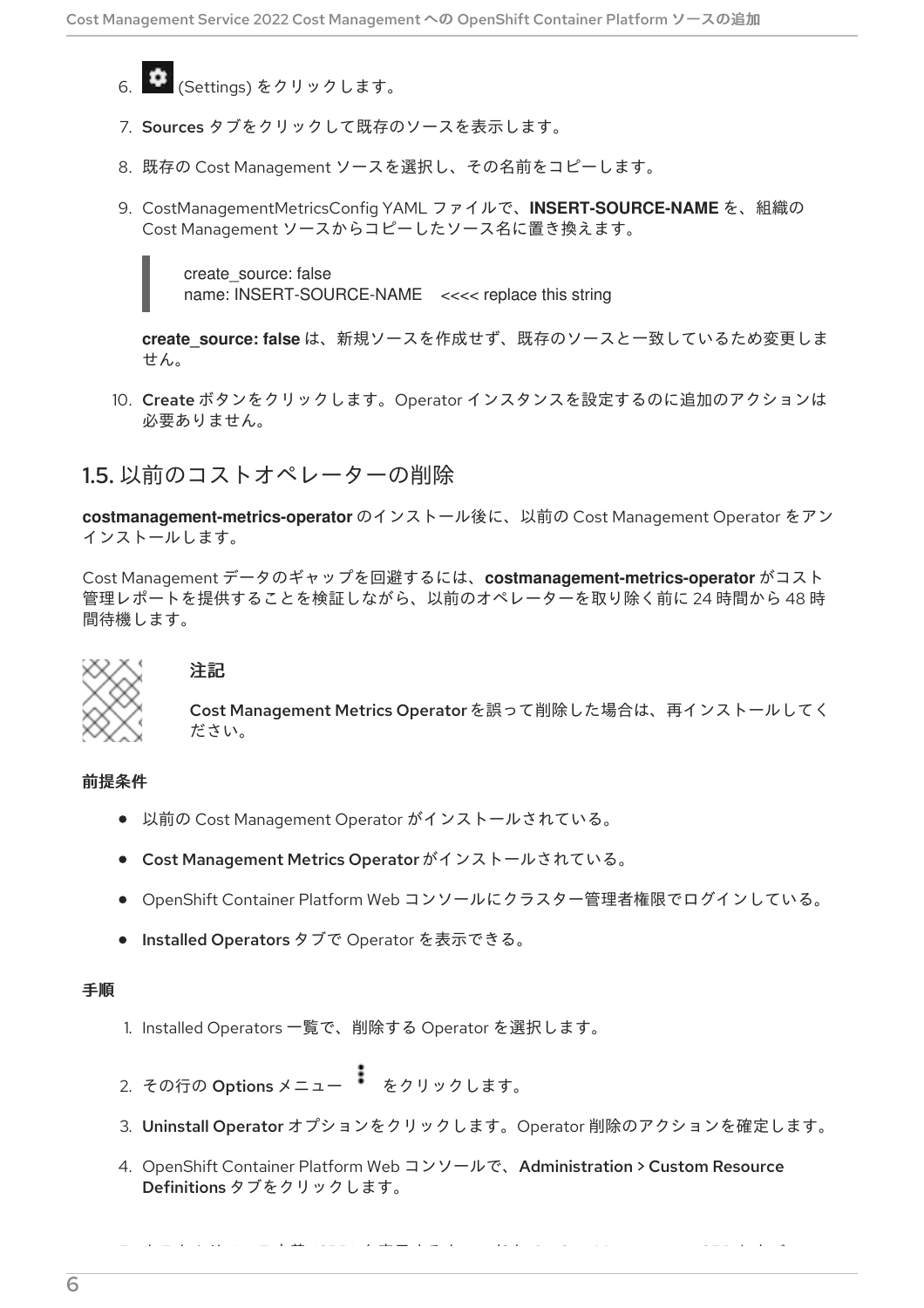- 5. カスタムリソース定義 (CRD) を表示するウィンドウで、CostManagement CRDおよび **costmgmt-operator** の CostManagementData CRD、または **koku-metrics-operator** の KokuMetricsConfig CRD を見つけます。
- 6. それぞれの CRD について、Options メニュー → Delete Custom Resource Definitionを クリックします。削除の動作を確定します。
- 7. これらの CRD が削除されると、以前の Operator は完全にアンインストールされます。



## 注記

Cost Management Metrics Operatorのインストール時 に、CostManagementMetricsConfig CRD が Administration > Custom Resource Definitions 一覧に表示されます。

## <span id="page-10-0"></span>1.6. コスト OPERATOR の確認

設定 YAML ファイルを表示して、Cost Management Operator が機能していることを確認します。

## 前提条件

- OpenShift Container Platform Web コンソールにアクセスする。
- Installed Operators タブを見つけ、表示する。

## 手順

- 1. Installed Operators タブをクリックします。
- 2. インストールされた Operator の一覧で、Cost Management Metrics Operatorエントリーを クリックします。
- 3. メトリクス Operator ウィンドウが開いたら、CostManagementMetricsConfig タブをクリッ クして設定ファイル名の一覧を表示します。
- 4. 名前一覧で、設定ファイルをクリックします。デフォルトのインストールでは、ファイル名は **costmanagementmetricscfg-sample** です。
- 5. Details ウィンドウが開いたら、YAML タブをクリックし、以下の項目を視覚的に確認します。
	- a. Prometheus の設定および接続は **true** です。

prometheus: last\_query\_start\_time: '2021-01-25T20:59:06Z' last\_query\_success\_time: '2021-01-25T20:59:06Z' prometheus\_configured: true prometheus\_connected: true service\_address: 'https://thanos-querier.openshift-monitoring.svc:9091' skip\_tls\_verification: false

b. アップロード情報には、Ingress パス、正常なアップロードおよび時間、および許可される ステータスが表示されます。

upload: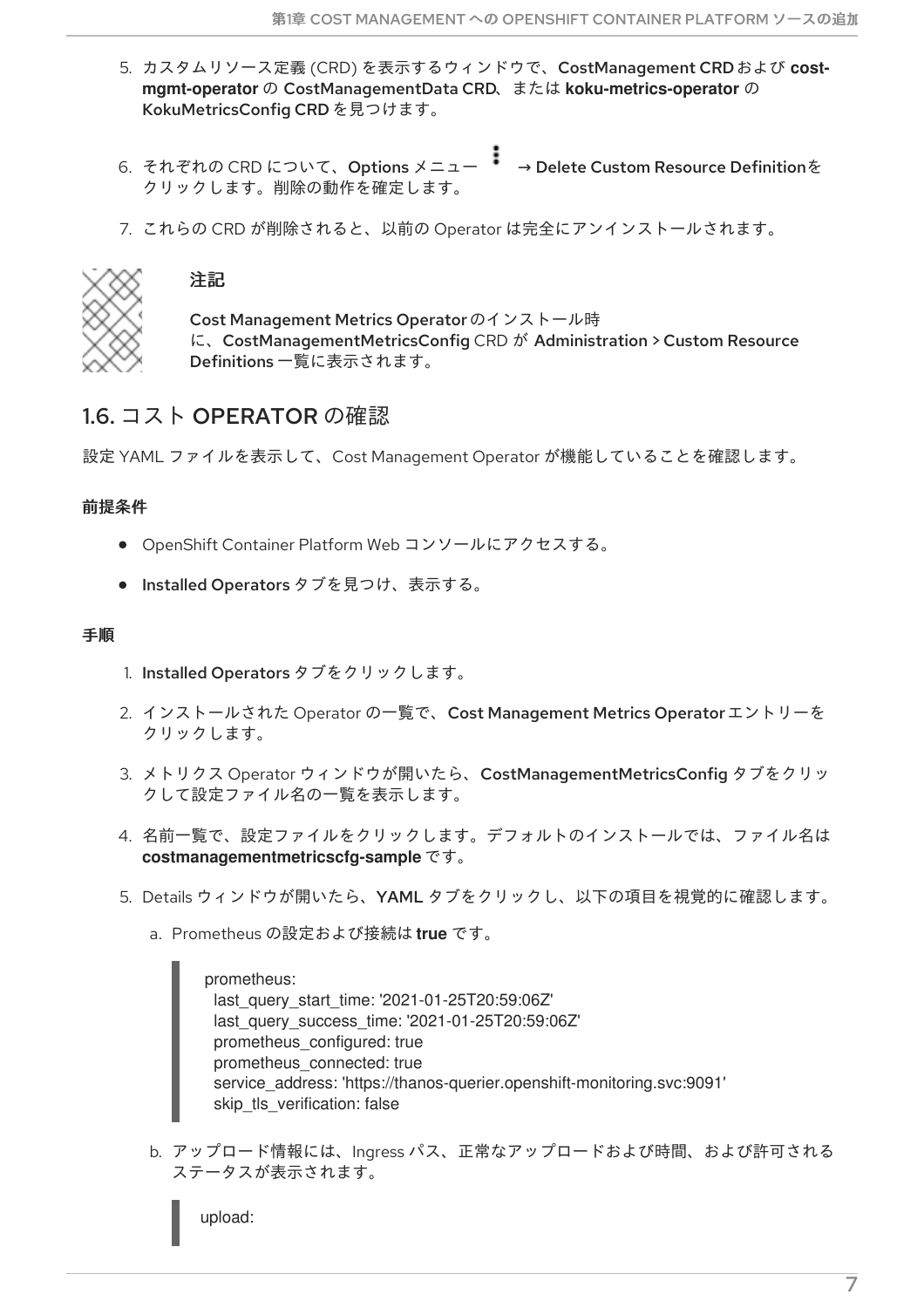ingress\_path: /api/ingress/v1/upload last\_successful\_upload\_time: '2021-01-25T20:59:35Z' last\_upload\_status: 202 Accepted last\_upload\_time: '2021-01-25T20:59:35Z' upload: true upload\_cycle: 360 upload\_wait: 28 validate\_cert: true

## <span id="page-11-0"></span>1.7. コスト OPERATOR のための BASIC 認証の設定

Basic 認証を使用するようにコスト Operator を設定できます。デフォルトでは、コスト Operator は トークン認証を使用します。

Basic 認証を設定する場合は、2 つの手順が必要です。

- Basic 認証の秘密鍵/[値のペアの作成](#page-11-1)
- YAML [ファイルの変更](#page-12-0)

<span id="page-11-1"></span>1.7.1. Basic 認証の秘密鍵/値のペアの作成

#### 前提条件

- OpenShift Container Platform Web コンソールにクラスター管理者権限でログインしている。
- Cost Management Metrics Operator が Installed Operators タブに表示される。
- [console.redhat.com](https://console.redhat.com) アカウントのユーザー名とパスワードがある。

## 手順

この手順では、OpenShift Container Platform Web コンソールを使用した Basic 認証の設定について説 明します。

- 1. OpenShift Container Platform Web コンソールで、Workloads > Secretsタブをクリックしま す。
- 2. Secrets ウィンドウで、ドロップダウンから Project:costmanagement-metrics-operator を 選択します。
- 3. Create > Key/Value Secretの順に選択してクリックします。
- 4. Create Key/Value Secretウィンドウで次の情報を入力し、ユーザー名キーとパスワード キー、および各キーの値を含む新しいシークレットを作成します。

c. キー **username** の Value フィールドに、認証された console.redhat.com ユーザーアカウン

a. Secret Nameフィールドにシークレットの名前を入力します。

basic-auth-secret

b. Key フィールドに **username** を入力します。

username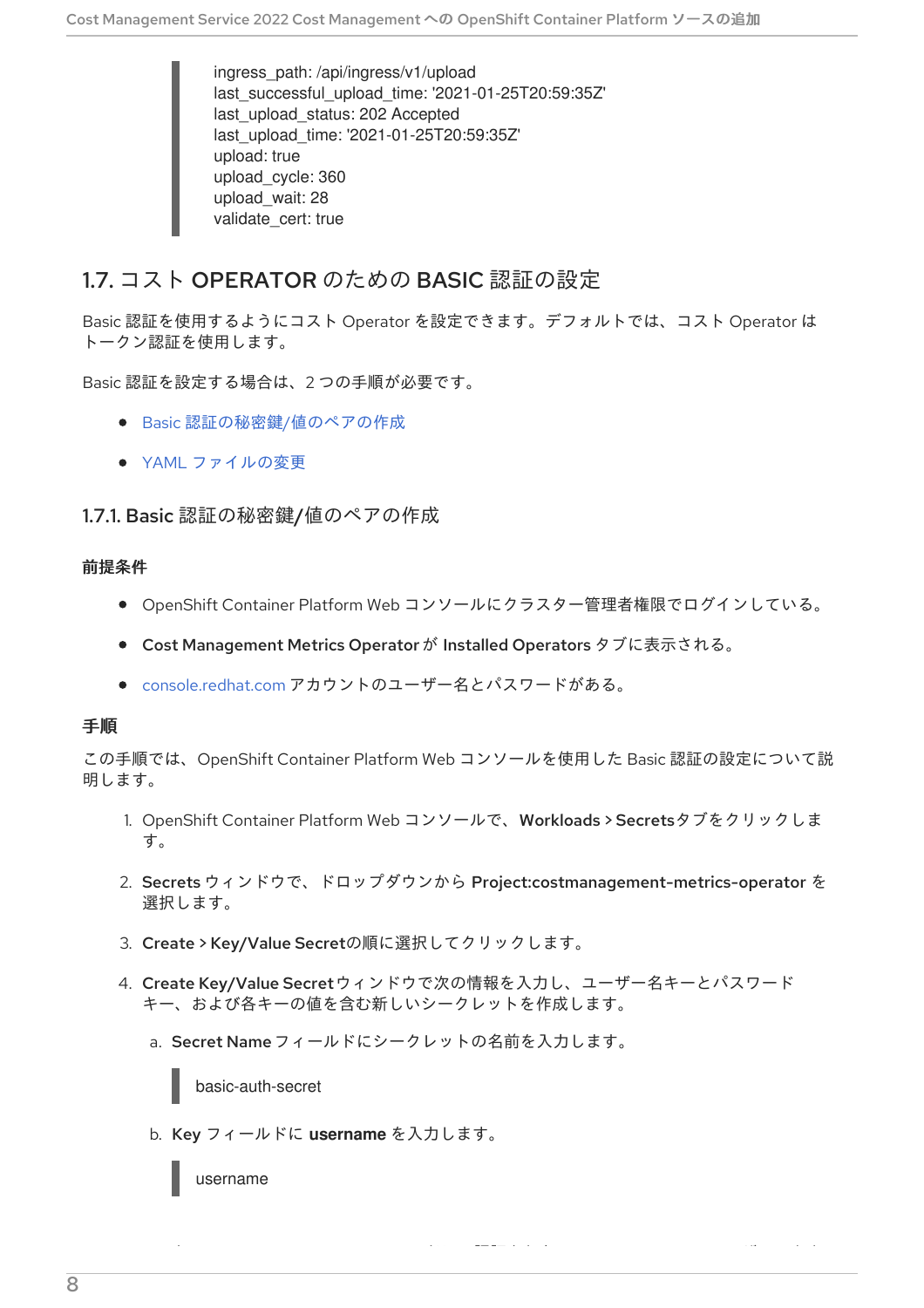c. キー **username** の Value フィールドに、認証された [console.redhat.com](https://console.redhat.com) ユーザーアカウン トの実際のユーザー名を入力します。

ユーザー名キーの値

**your\_red\_hat\_username**

- d. **Add Key/Value** リンクをクリックして、必要なパスワードキー名と値を追加します。
- e. Key フィールドで、**password** を入力します。

password

f. キー **password** の Value フィールドに認可された [console.redhat.com](https://console.redhat.com) ユーザーアカウント の実際のパスワードを入力します。

パスワードキーの値



- g. Create ボタンをクリックして、基本的な承認シークレットの作成を完了します。
- h. Create ボタンをクリックすると、シークレットのキー/値の詳細を確認できます。



注記 シークレットをワークロードに 追加しない でください。

## <span id="page-12-0"></span>1.7.2. YAML ファイルの変更

Cost Management Metrics Operator API YAML ファイルを変更して、シークレットのユーザー名およ びパスワードのキー/値のペアで Basic 認証を使用します。

## 前提条件

- OpenShift Container Platform Web コンソールにクラスター管理者権限でログインしている。
- ユーザー名およびパスワードのキー/値のペアのシークレット名を作成している。
- Cost Management Metrics Operator がインストールされている。

## 手順

- 1. Operators > Installed Operatorsタブをクリックします。
- 2. Cost Management Metrics Operatorが含まれる行を見つけ、Provided APIs の見出しの下に ある Cost Management Metrics Operatorリンクをクリックします。
- 3. CostManagementMetricsConfig ウィンドウが表示されたら、Name 列に一覧表示されている 設定ファイルをクリックします。 デフォルトの名前は **costmanagementmetricscfg-sample** です。
- 4. **costmanagementmetricscfg-sample** ウィンドウが表示されたら、YAML タブをクリックし、 編集および表示ウィンドウを開きます。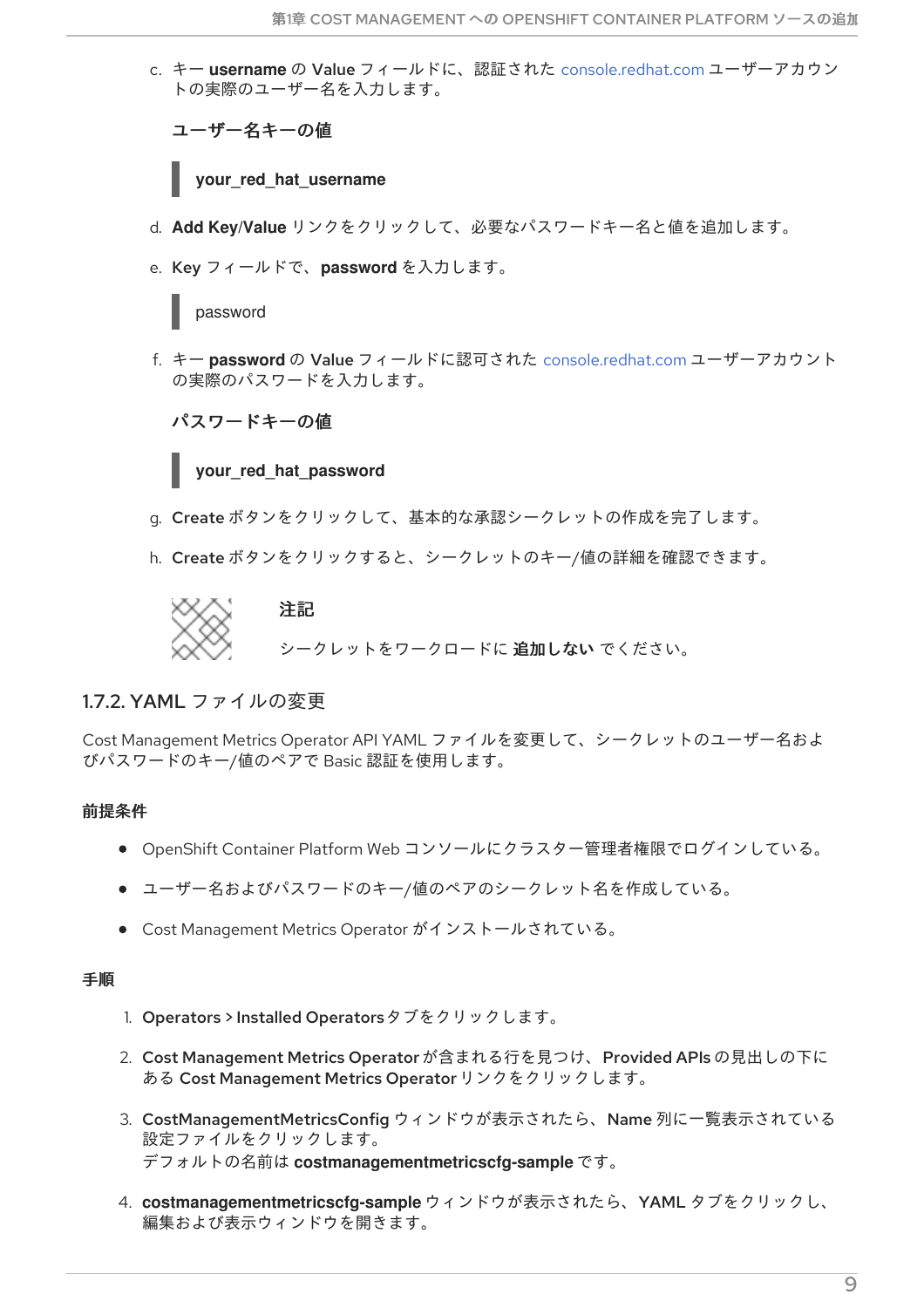5. YAML ビューで以下の行を見つけます。



- 6. **type: token** を、**type: basic** に変更します。
- 7. **secret\_name** の新しい行を挿入します。**secret\_name** の値を入力します。これは、以前に作 成した名前です。

例

authentication: secret\_name: basic-auth-secret type: basic

8. Save ボタンをクリックします。確認メッセージが表示されます。

## <span id="page-13-0"></span>1.8. OPENSHIFT CONTAINER PLATFORM ソースの手動作成

直前の手順を実行する場合、OpenShift Container Platform ソースが自動作成される必要があります。 ただし、ネットワークに制限があるインストールなど、[console.redhat.com](https://console.redhat.com) で OpenShift Container Platform のソースを手動で作成する必要がある状況もあります。

## 前提条件

- OpenShift Container Platform クラスターがインストールされている。
- Sources Administrator エンタイトルメントを持つ Red Hat アカウントユーザーがある。
- OpenShift Container Platform Web コンソールにログインしている。

## 手順

- 1. Cost Management から <sup>●</sup> (Settings) をクリックします。
- 2. Sources をクリックします。
- 3. Red Hat Sources をクリックします。
- 4. Add source をクリックしてダイアログを開きます。
- 5. ソースの名前を入力し、Next をクリックします。
- 6. ソースタイプとして Red Hat OpenShift Container Platformタイルを選択します。
- 7. アプリケーションとして cost management を選択し、Next をクリックします。
- 8. OpenShift Container Platform の Web コンソールHome > Overview タブから Cluster Identifier をコピーし、Next をクリックします。
- 9. 詳細を確認し、Add をクリックしてソースを作成します。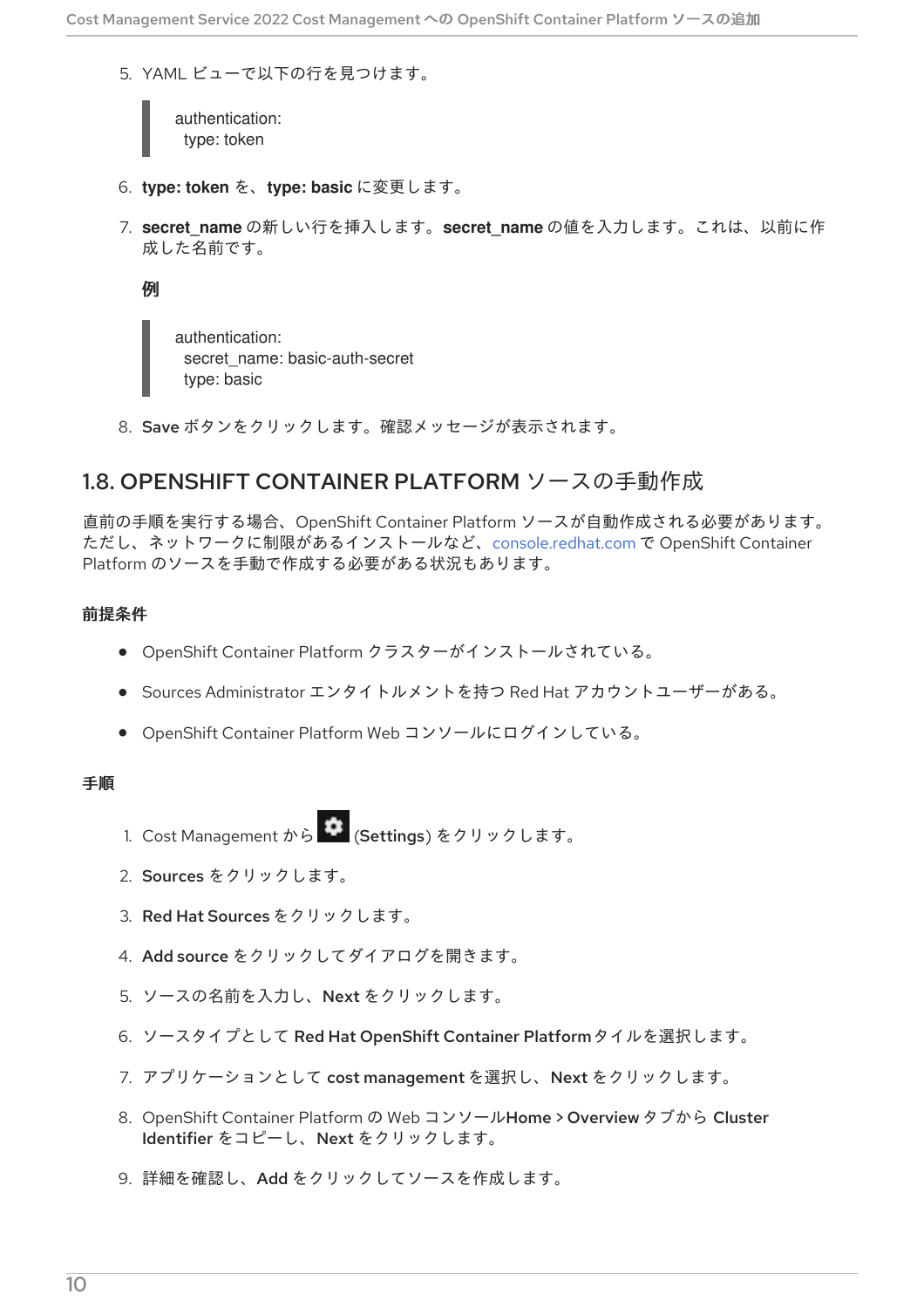## <span id="page-14-0"></span>1.9. ネットワークが制限された環境でのソースの追加

OpenShift Container Platform は、インターネットにアクセスできないネットワークが制限された環境 にインストールできます。

ネットワークが制限された環境で動作する OpenShift Container Platform クラスターを Cost Management ソースとして追加する手順は、以下の点で異なります。

- 1. Operator Lifecycle Manager は、ローカルソースをインストールし、実行するように設定され ている。
- 2. **costmanagement-metrics-operator** は、永続ボリューム要求 (PVC) を使用して、コストレ ポートの CSV ファイルをローカルに保存するように設定されている。
- 3. PVC に保存されるコストレポートがワークステーションにダウンロードされている。
- 4. OpenShift Container Platform ソースは手動で作成されている。
- 5. コストレポートは、ワークステーションから [console.redhat.com](https://console.redhat.com) にアップロードされている。

<span id="page-14-1"></span>1.9.1. ネットワークが制限された環境での Cost Management Operator のインストール

ネットワークが制限された環境にインストールされている OpenShift Container Platform クラスターの 場合、デフォルトで Operator Lifecycle Manager(OLM)はリモートでホストされる **costmanagementmetrics-operator** にアクセスできません。これらのリモートソースには完全なインターネット接続が必 要であるためです。そのため、OLM はローカルソースをインストールし、実行するように設定する必 要があります。

## 前提条件

- OpenShift Container Platform クラスターがインストールされている。
- ネットワークアクセスが無制限のワークステーションがある。
- OpenShift Container Platform Web コンソールにクラスター管理者権限でログインしている。

## 手順

1. **costmanagement-metrics-operator** [のローカルミラーを作成するには、ネットワークが制限](https://access.redhat.com/documentation/ja-jp/openshift_container_platform/4.10/html/operators/administrator-tasks#olm-restricted-networks) された環境での Operator Lifecycle Manager の使用 の OpenShift Container Platform の手順 を実行します。



## 注記

**costmanagement-metrics-operator** は、**redhat-operators** カタログの **registry.redhat.io/redhat/redhat-operator-index:v4.10** インデックスにありま す。

Red Hat は、ミラーリングされたレジストリーにプッシュする前にインデックス から不要なオブジェクトをプルーニングすることを推奨しま す。**costmanagement-metrics-operator** パッケージを保持するようにしてくだ さい。

2. Open Shift Container Platform Web コンソールにログインし、Operators > Operator Hubを クリックします。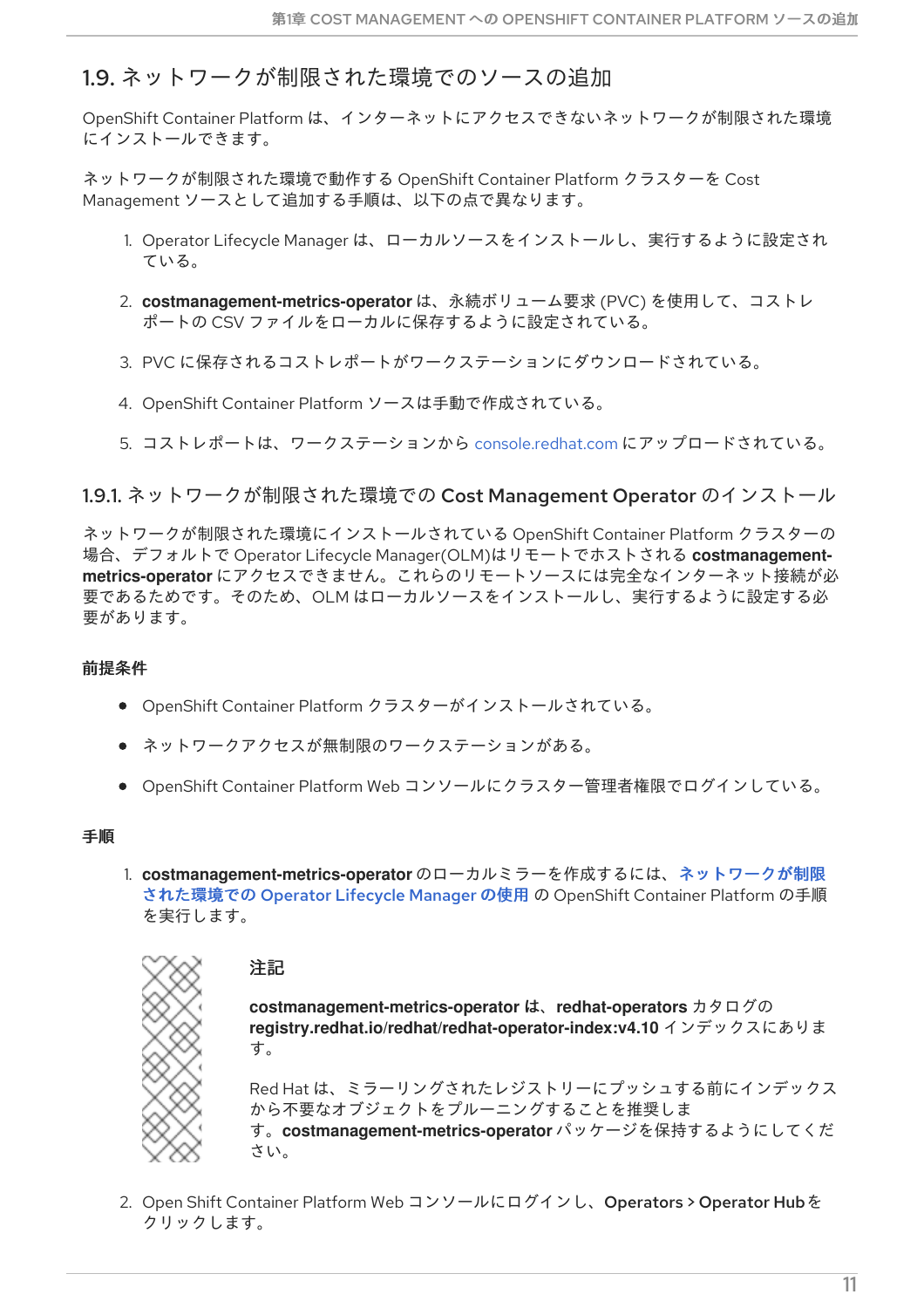- 3. Cost Management Metrics Operatorを検索し、特定します。
- 4. Cost Management Metrics Operatorタイルをクリックします。
- 5. Install Operator ウィンドウが表示されたら、インストール用に **costmanagement-metricsoperator** namespace を選択する必要があります。namespace が存在しない場合、これは作成 されます。
- 6. インストール をクリックします。

#### 検証手順

しばらくすると、Project: All projectsまたは Project: costmanagement-metrics-operatorの Installed Operators タブに Cost Management Metrics Operatorが表示されます。

#### 関連情報

● [Operator](https://access.redhat.com/documentation/ja-jp/openshift_container_platform/4.10/html/operators/understanding-operators#operator-lifecycle-manager-olm) Lifecycle Manager の詳細は、Operator Lifecycle Manager についてを参照してくだ さい。

<span id="page-15-0"></span>1.9.2. ネットワークが制限された環境でのコスト Operator の設定

**costmanagement-metrics-operator** をインストールしたら、これを制限されたネットワークで実行す るように設定する必要があります。

#### 前提条件

- **costmanagement-metrics-operator** がインストールされている。
- OpenShift Container Platform Web コンソールにクラスター管理者権限でログインしている。

#### 手順

- 1. OpenShift Container Platform Web コンソールから、Operators > Installed Operators > **costmanagement-metrics-operator** > CostManagementMetricsConfig > Create Instanceを 選択します。
- 2. 必要なストレージを指定します。指定されていない場合、Operator は 10Gi のストレージで **costmanagement-metrics-operator-data** という名前のデフォルトの永続ボリューム要求を作 成します。



#### 注記

**costmanagement-metrics-operator** が別の PVC を使用するか、または作成す るように設定するには、YAML ビュー の **volume\_claim\_template** 設定を更新 します。

- 3. YAML view を選択します。
- 4. **max\_reports\_to\_store** を使用して保存するレポートの最大数と、**upload\_cycle** を使用して次 のレポートが生成されるまでの時間 (分単位) を指定します。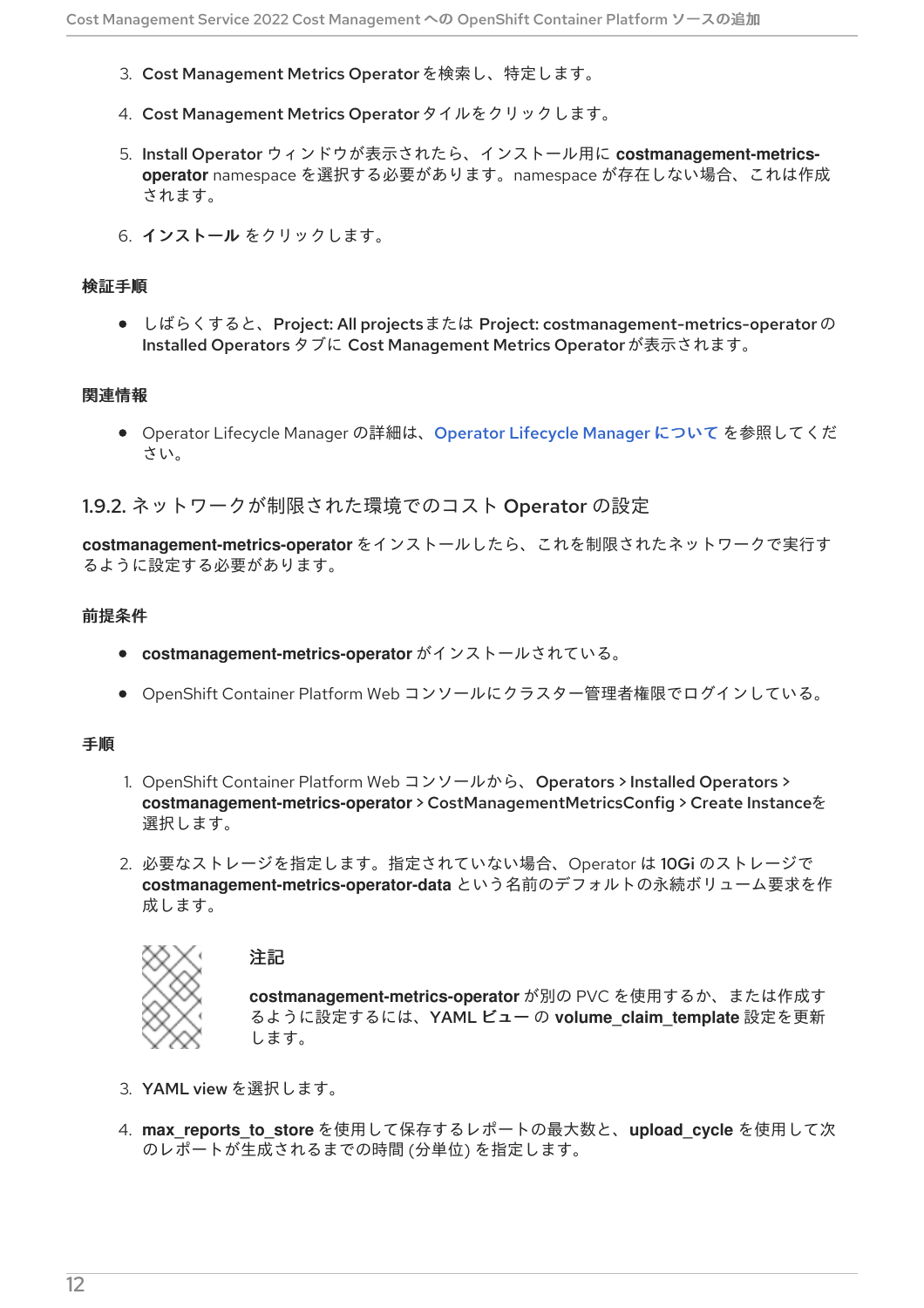packaging: max\_reports\_to\_store: 30 max\_size\_MB: 100

upload: upload\_cycle: 360



## 重要

costmanagement-metrics-operator はデフォルトで 360 分 ごとに1つのレ ポートを作成します。したがって、デフォルト値の 30 レポート、360 分で は、7.5 日 分のレポートが得られます。

指定した合計数よりも多く、レポートが生成されると、ストレージにある最も古 いレポートがそのレポートに置き換えられます。生成されるレポートは、PVC がなくなる前にダウンロードするようにしてください。

5. **upload\_toggle** を **false** に設定します。



6. **source** セクションの設定を空の括弧に置き換えます。

source: {}

7. **authentication** セクションの設定を空の括弧に置き換えます。



authentication: {}

8. Create をクリックします。

## 検証手順

- 1. 作成した CostManagementMetricsConfig を選択します。
- 2. YAML view を選択します。
- 3. レポートが **packaging** セクションに作成されていることを確認します。

```
packaging:
   last_successful_packaging_time: `current date and time`
   max_reports_to_store: 30
   max_size_MB: 100
   number of reports stored: 1
   packaged_files:
    - >/tmp/costmanagement-metrics-operator-reports/upload/YYYYMMDDTHHMMSS-cost-
mgmt.tar.gz
```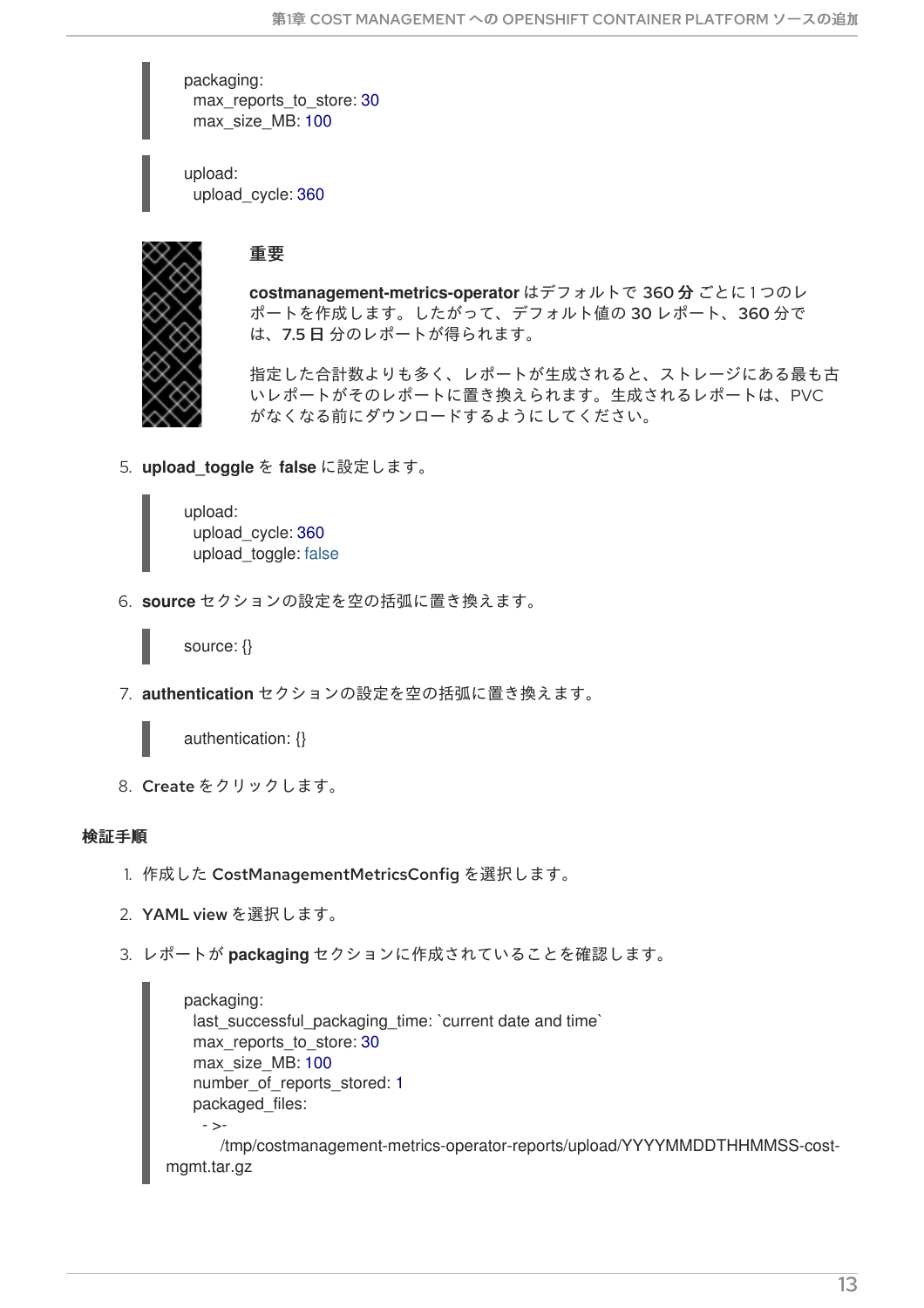

注記

**costmanagement-metrics-operator** は、設定後に初期レポートを生成します。 生成されたレポートは **packaged\_files** に一覧表示されます。

## <span id="page-17-0"></span>1.9.3. コストレポートのダウンロード

**costmanagement-metrics-operator** がネットワークが制限された環境で実行するように設定されてい る場合、[console.redhat.com](https://console.redhat.com) へのアップロード用にネットワークアクセスに制限がないワークステー ションに一時的に保存される PVC からレポートをコピーします。



## 注記

デフォルト設定は、レポートを 1 週間保存します。そのため、レポートをローカルでダ ウンロードして [console.redhat.com](https://console.redhat.com) に毎週アップロードし、メトリクスデータの損失を 防ぎます。

## 前提条件

- ネットワークアクセスが無制限のワークステーションがある。
- **costmanagement-metrics-operator** の PVC のレポート。

## 手順

1. レポートデータが含まれる PVC に一致する **claimName** を使用して以下の Pod を作成しま す。

| kind: Pod                                              |  |
|--------------------------------------------------------|--|
| apiVersion: v1                                         |  |
| metadata:                                              |  |
| name: volume-shell                                     |  |
| namespace: costmanagement-metrics-operator             |  |
| spec:                                                  |  |
| volumes:                                               |  |
| - name: costmanagement-metrics-operator-reports        |  |
| persistentVolumeClaim:                                 |  |
| claimName: costmanagement-metrics-operator-data        |  |
| containers:                                            |  |
| - name: volume-shell                                   |  |
| image: busybox                                         |  |
| command: ['sleep', '3600']                             |  |
| volumeMounts:                                          |  |
| - name: costmanagement-metrics-operator-reports        |  |
| mountPath:/tmp/costmanagement-metrics-operator-reports |  |
|                                                        |  |
| ______________________                                 |  |

2. **rsync** を使用して、すべてのファイルを PVC からローカルフォルダーにコピーします。

\$ oc rsync volume-shell:/tmp/costmanagement-metrics-operator-reports/upload local/path/to/save/folder

- 3. ファイルがコピーされたことを確認します。
- 4. Pod に接続し、アップロードフォルダーの内容を削除します。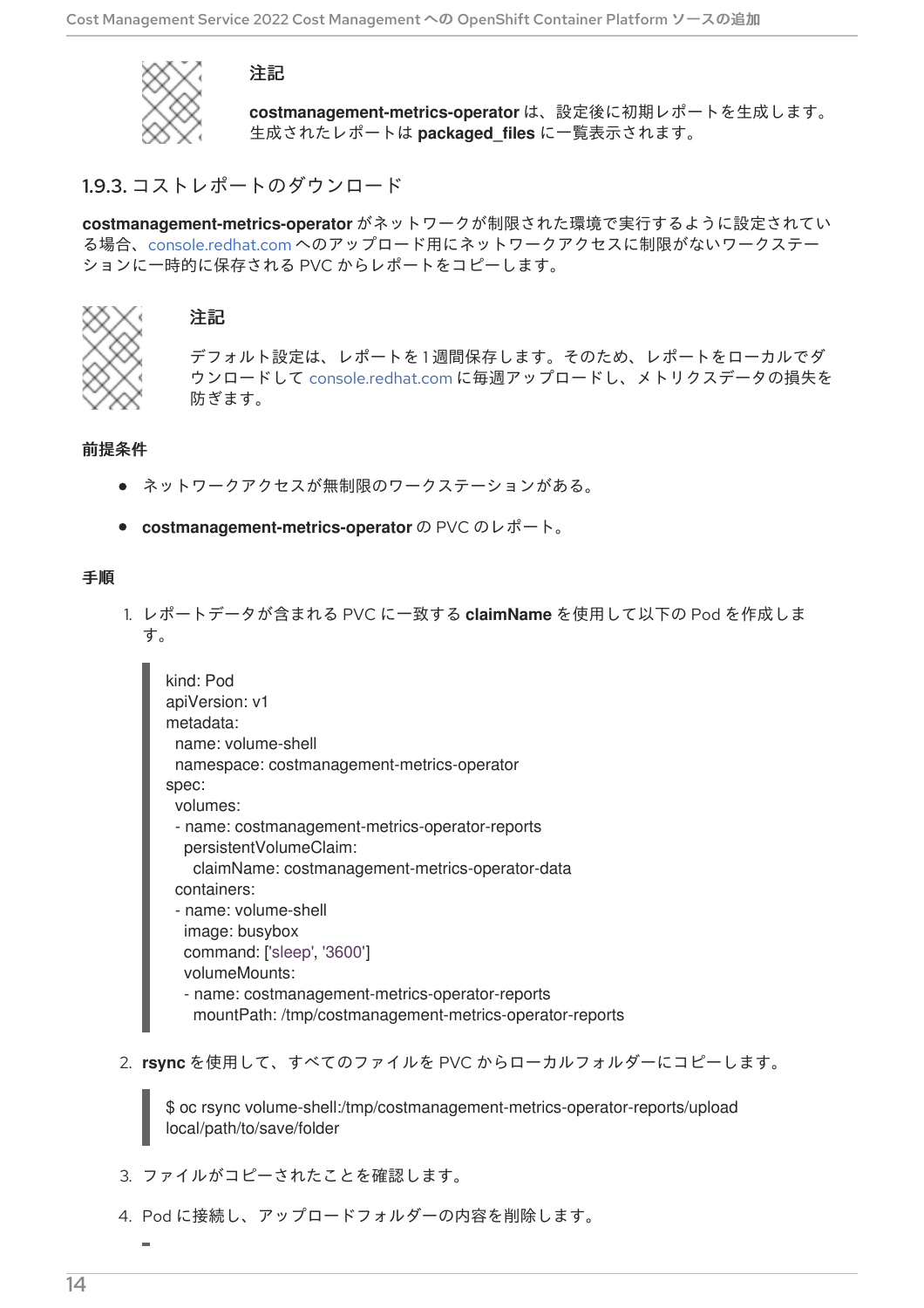\$ oc rsh volume-shell \$ rm /tmp/costmanagement-metrics-operator-reports/upload/\*

- 5. (オプション) PVC への接続に使用された Pod を削除します。
	- \$ oc delete -f volume-shell.yaml

## 関連情報

● Persistent Volume Claim (永続ボリューム要求、PVC) の詳細は、[永続ストレージについて](https://access.redhat.com/documentation/ja-jp/openshift_container_platform/4.10/html/storage/understanding-persistent-storage) を参 照してください。

<span id="page-18-0"></span>1.9.4. console.redhat.com へのコストレポートのアップロード

ローカルに保存されたコストレポートを、ネットワークが制限された環境から [console.redhat.com](https://console.redhat.com) に手 動でアップロードする必要があります。



## 注記

デフォルト設定は、レポートを 1 週間保存します。そのため、レポートをローカルでダ ウンロードして [console.redhat.com](https://console.redhat.com) に毎週アップロードし、メトリクスデータの損失を 防ぎます。

## 前提条件

- **costmanagement-metrics-operator** レポートをローカルにダウンロードしておく。
- [console.redhat.com](https://console.redhat.com) で作成したソース。「Openshift Container Platform [ソースの手動作成」](#page-13-0) を参照してください。
- Organization Administrator エンタイトルメントを持つ Red Hat アカウントユーザー。
- ネットワークアクセスが無制限のワークステーションがある。

## 手順

レポートを [console.redhat.com](https://console.redhat.com) にアップロードし、USERNAME および PASSWORD を [console.redhat.com](https://console.redhat.com) のログイン認証情報に置き換え、FILE\_NAME はアップロードするレポー トに置き換えます。

\$ curl -vvvv -F "file=@FILE\_NAME.tar.gz;type=application/vnd.redhat.hccm.tar+tgz" https://cloud.redhat.com/api/ingress/v1/upload -u USERNAME:PASS

## 検証手順

- 1. [console.redhat.com/openshift/cost-management/](https://console.redhat.com/openshift/cost-management/)から、OpenShift をクリックします。
- 2. OpenShift の 詳細 ページで、クラスターの OpenShift 使用状況データがあることを確認しま す。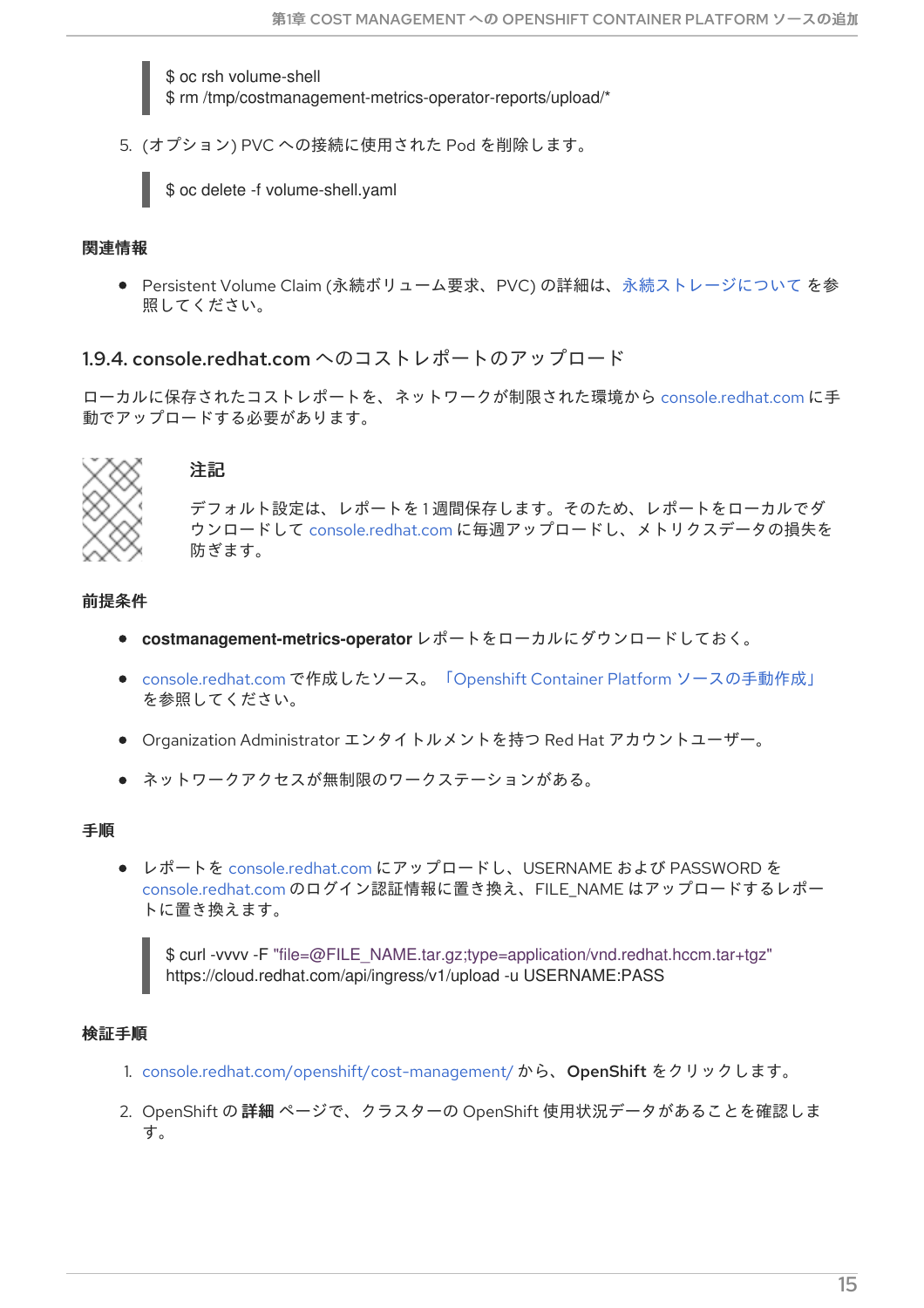## 第2章 コストを管理するための次のステップ

<span id="page-19-0"></span>OpenShift Container Platform および Amazon Web Services ソースを追加した後に、Cost Management は、ソースでコストデータを表示するだけでなく、プラットフォーム上で OpenShift Container Platform クラスターの実行に関連する AWS と Azure のコストと使用状況を自動的に表示し ます。

Cost Management の Overview ページ ([cloud.redhat.com/openshift/cost-management/\)](https://console.redhat.com/openshift/cost-management/) では、コス トデータは OpenShift および Infrastructure タブに分類されます。ここから、Perspective を使用し て、コストデータのさまざまなビューを選択できます。

左側のナビゲーションメニューを使用して、サービス別のコストの追加情報を表示することもできま す。

#### 関連情報

- Cost [Management](https://access.redhat.com/documentation/ja-jp/cost_management_service/2022/html-single/adding_an_amazon_web_services_aws_source_to_cost_management/index) への Amazon Web Services (AWS) ソースの追加
- Cost [Management](https://access.redhat.com/documentation/ja-jp/cost_management_service/2022/html-single/adding_a_google_cloud_source_to_cost_management/index) への Google Cloud ソースの追加
- Cost [Management](https://access.redhat.com/documentation/ja-jp/cost_management_service/2022/html-single/adding_a_microsoft_azure_source_to_cost_management/index) への Microsoft Azure ソースの追加

## <span id="page-19-1"></span>2.1. COST MANAGEMENT リソースへのアクセス制限

Cost Management にソースを追加および設定したら、コストデータおよびリソースへのアクセスを制 限することが推奨されます。たとえば、ユーザーがすべてのコストデータにアクセスできるようにする のではなく、プロジェクトまたは組織に固有のデータのみにアクセスできるようにすることができま す。ロールベースのアクセス制御を使用すると、コスト管理レポートに含まれるリソースの可視性を制 限できます。たとえば、ユーザービューを環境全体ではなく AWS ソースのみに制限することができま す。

アクセスの制限の詳細は、Limiting access to cost [management](https://access.redhat.com/documentation/ja-jp/cost_management_service/2022/html-single/limiting_access_to_cost_management_resources/index) resourcesを参照してください。

## <span id="page-19-2"></span>2.2. ソースへのタグ付けの設定

Cost Management アプリケーションは、タグ (OpenShift ではラベル と呼ばれる) を使用してクラウド およびインフラストラクチャーコストを追跡します。タグを調整して、リソースにフィルターをかけ、 属性を付けることができます。Cost Management のタグを使用すると、コストごとにリソースを整理 し、コストをクラウドインフラストラクチャーの異なる部分に割り当てることができます。



#### 重要

タグとラベルは、ソースで直接設定することしかできません。Cost Management でアク ティブ化されるタグを選択できますが、Cost Management アプリケーションでタグとラ ベルを編集することはできません。

以下の詳細は、[Managing](https://access.redhat.com/documentation/ja-jp/cost_management_service/2022/html-single/managing_cost_data_using_tagging/index) cost data using taggingを参照してください。

- コストデータの表示を整理するためのタグ付けストラテジーを計画する。
- Cost Management がタグを関連付ける方法を理解する。
- ソースにタグおよびラベルを設定する。